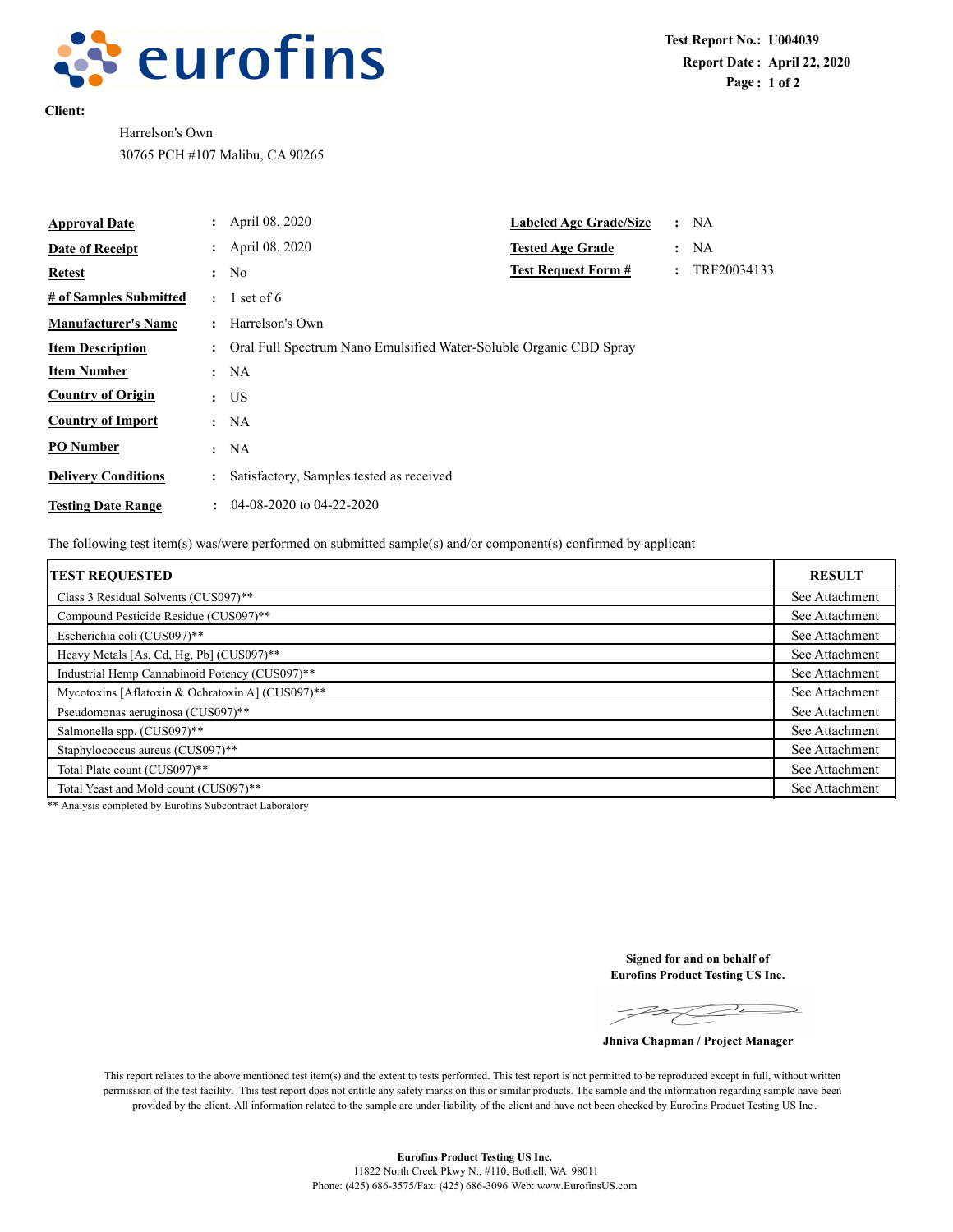

**Test Report No. : U004039 Report Date : April 22, 2020 Page : 2 of 2**

# **ATTACHMENT**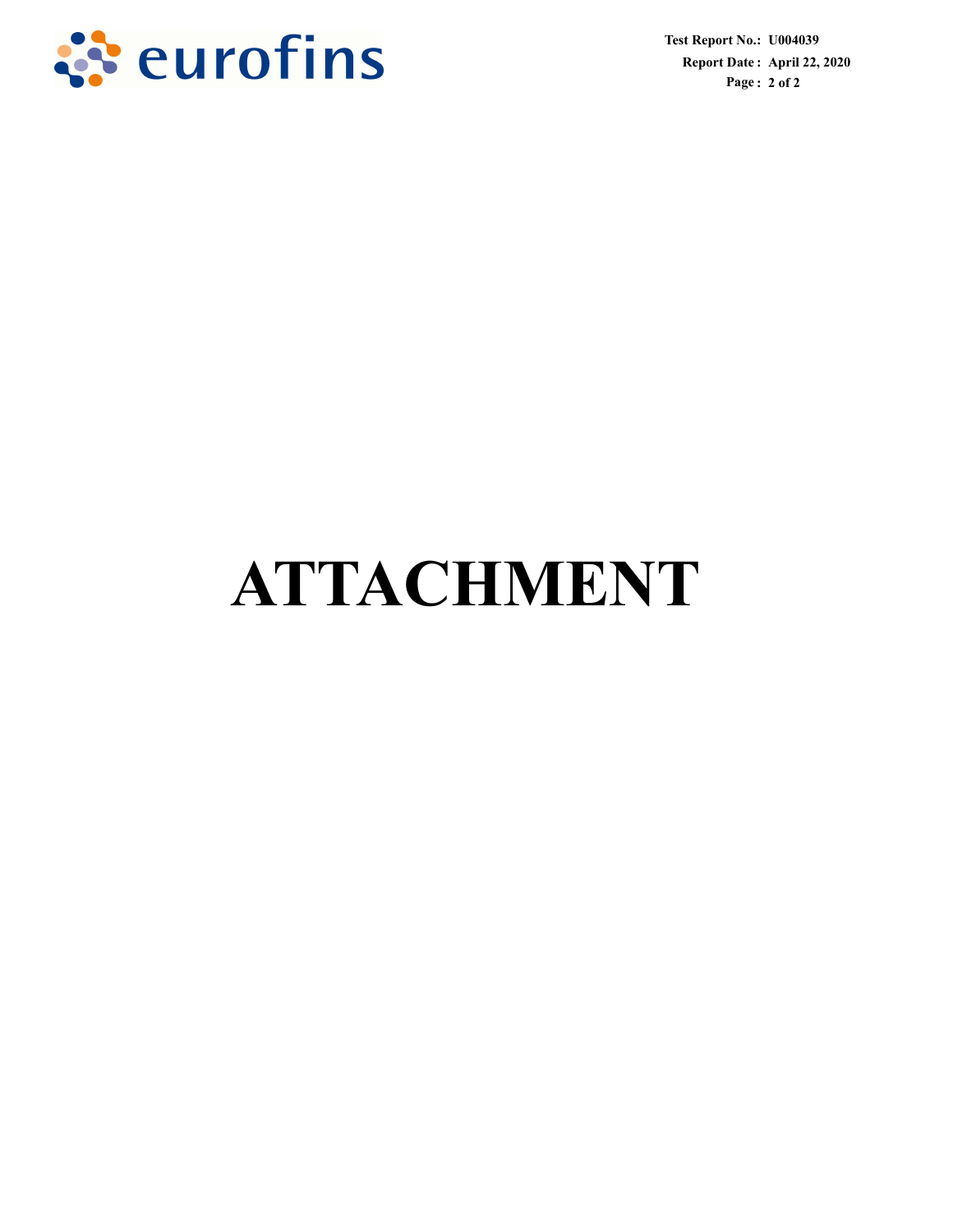

### Eurofins Product Testing US

11720 North Creek Pkwy Suite 400 Bothell Washington 98011

| <b>Sample Name:</b>                        | <b>Oral Full Spectrum Nano Emulsified</b><br><b>Water Soluble Organic CBD spray</b> | <b>Eurofins Sample:</b>  | 9434846                          |
|--------------------------------------------|-------------------------------------------------------------------------------------|--------------------------|----------------------------------|
| <b>Project ID</b>                          | EUROFINS-20200410-1167                                                              | <b>Receipt Date</b>      | 10-Apr-2020                      |
| <b>PO Number</b>                           | Q1600337r2                                                                          | <b>Receipt Condition</b> | Ambient temperature              |
| <b>Sample Serving Size</b>                 |                                                                                     | <b>Login Date</b>        | 10-Apr-2020                      |
| <b>Description</b>                         | U004039-01                                                                          | <b>Date Started</b>      | 13-Apr-2020                      |
|                                            |                                                                                     | <b>Sampled</b>           | Sample results apply as received |
| <b>Analysis</b>                            |                                                                                     |                          | <b>Result</b>                    |
| <b>Industrial Hemp Cannabinoid Profile</b> |                                                                                     |                          |                                  |
| <b>CBDVA</b>                               |                                                                                     |                          | <0.00250 %                       |
| <b>CBDV</b>                                |                                                                                     |                          | 0.00831 %                        |
| <b>CBDA</b>                                |                                                                                     |                          | 0.00966 %                        |
| <b>CBGA</b>                                |                                                                                     |                          | <0.00250 %                       |
| <b>CBG</b>                                 |                                                                                     |                          | 0.0201 %                         |
| CBD                                        |                                                                                     |                          | 1.69 %                           |
| <b>THCV</b>                                |                                                                                     |                          | <0.00250 %                       |
| <b>CBN</b>                                 |                                                                                     |                          | 0.00828 %                        |
| Delta 9-THC                                |                                                                                     |                          | 0.0624 %                         |
| Delta 8-THC                                |                                                                                     |                          | <0.00500 %                       |
| <b>THCA</b>                                |                                                                                     |                          | <0.00250 %                       |
| CBC                                        |                                                                                     |                          | 0.0835 %                         |
| <b>THCVA</b>                               |                                                                                     |                          | <0.00250 %                       |
| <b>CBNA</b>                                |                                                                                     |                          | <0.00250 %                       |
| <b>CBCA</b>                                |                                                                                     |                          | <0.00250 %                       |
| <b>CBL</b>                                 |                                                                                     |                          | 0.00678 %                        |
| <b>Total Cannabinoids</b>                  |                                                                                     |                          | 1.89 %                           |
| Total THC (THC + (THCA x 0.877))           |                                                                                     |                          | 0.0624 %                         |
| Total CBD (CBD + (CBDA x 0.877))           |                                                                                     |                          | 1.70 %                           |
| Aerobic Plate Count *                      |                                                                                     |                          |                                  |
| Aerobic Plate Count                        |                                                                                     |                          | $<$ 10 CFU/g                     |
| E. coli *                                  |                                                                                     |                          |                                  |
| Escherichia Coli                           |                                                                                     |                          | Absent /10 g                     |
| Pseudomonas aeruginosa USP *               |                                                                                     |                          |                                  |
| Pseudomonas Aeruginosa                     |                                                                                     |                          | Absent /10 g                     |
| Salmonella USP*                            |                                                                                     |                          |                                  |
| Salmonella                                 |                                                                                     |                          | Absent /10 g                     |
| Staphylococcus *                           |                                                                                     |                          |                                  |
| <b>Staphylococcus Aureus</b>               |                                                                                     |                          |                                  |
| Yeast and Mold Count*                      |                                                                                     |                          |                                  |
| <b>Yeast Count</b>                         |                                                                                     |                          | >15000 CFU/g                     |

**\* This analysis or component is not ISO accredited.** Printed: 22-Apr-2020 12:24 pm Page 1 of 9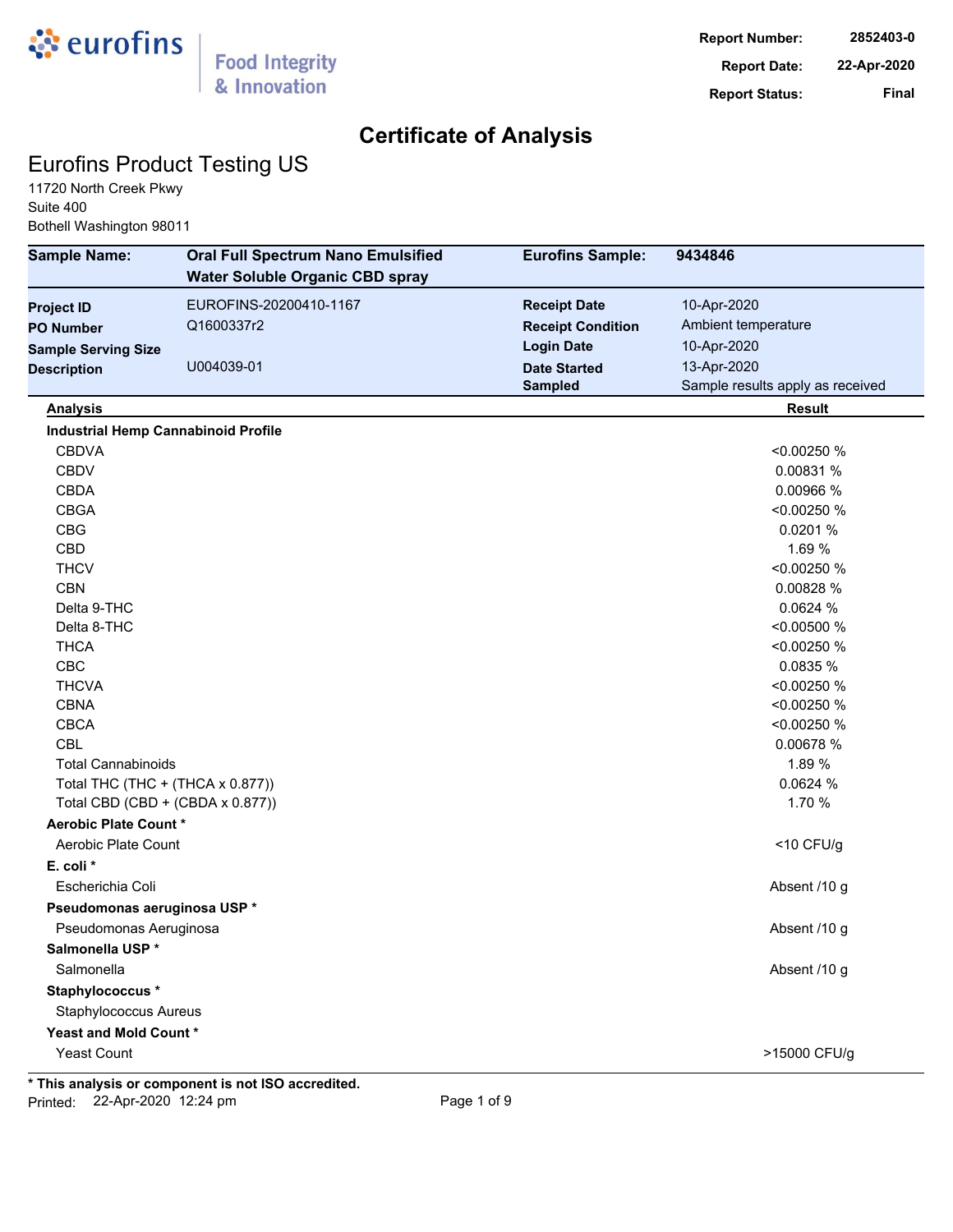

## Eurofins Product Testing US

11720 North Creek Pkwy Suite 400 Bothell Washington 98011

| <b>Sample Name:</b>                      | <b>Oral Full Spectrum Nano Emulsified</b>                             | <b>Eurofins Sample:</b>  | 9434846             |                                                              |
|------------------------------------------|-----------------------------------------------------------------------|--------------------------|---------------------|--------------------------------------------------------------|
|                                          | <b>Water Soluble Organic CBD spray</b>                                |                          |                     |                                                              |
| <b>Project ID</b>                        | EUROFINS-20200410-1167                                                | <b>Receipt Date</b>      | 10-Apr-2020         |                                                              |
| <b>PO Number</b>                         | Q1600337r2                                                            | <b>Receipt Condition</b> | Ambient temperature |                                                              |
| <b>Sample Serving Size</b>               |                                                                       | <b>Login Date</b>        | 10-Apr-2020         |                                                              |
| <b>Description</b>                       | U004039-01                                                            | <b>Date Started</b>      | 13-Apr-2020         |                                                              |
|                                          |                                                                       | <b>Sampled</b>           |                     | Sample results apply as received                             |
| <b>Analysis</b>                          |                                                                       |                          |                     | <b>Result</b>                                                |
| Yeast and Mold Count*                    |                                                                       |                          |                     |                                                              |
| <b>Mold Count</b>                        |                                                                       |                          |                     | $<$ 10 CFU/g                                                 |
|                                          | Preparatory Testing of Nutritional and Dietary Supplements *          |                          |                     |                                                              |
| Aerobic Plate Suitability Result         |                                                                       |                          |                     | Pass**                                                       |
| E. coli Suitability Result               |                                                                       |                          |                     | Pass**                                                       |
| Yeast and Mold Suitability               |                                                                       |                          |                     | Pass**                                                       |
| Salmonella Suitability Result            |                                                                       |                          |                     | Pass**                                                       |
| Pseudomonas Suitability Result           |                                                                       |                          |                     | Pass**                                                       |
|                                          | Preparatory Testing of Nutritional and Dietary Supplements - Retest * |                          |                     |                                                              |
| <b>Staphylococcus Suitability Result</b> |                                                                       |                          |                     | Neutralization of the product is                             |
|                                          |                                                                       |                          |                     | not applicable, due to the                                   |
|                                          |                                                                       |                          |                     | microbicidal activity of the<br>product, it is not likely to |
|                                          |                                                                       |                          |                     | contain specified microorganism                              |
|                                          |                                                                       |                          |                     |                                                              |
| <b>Elements by ICP Mass Spectrometry</b> |                                                                       |                          |                     |                                                              |
| Arsenic                                  |                                                                       |                          |                     | 19.5 ppb                                                     |
| Cadmium                                  |                                                                       |                          |                     | <5.00 ppb                                                    |
| Lead                                     |                                                                       |                          |                     | <5.00 ppb                                                    |
| Mercury                                  |                                                                       |                          |                     | <5.00 ppb                                                    |
| <b>Analysis</b>                          |                                                                       | Limit                    | <b>Result</b>       | Pass/Fail                                                    |
| <b>Mycotoxins in Raw Materials</b>       |                                                                       |                          |                     |                                                              |
| <b>Aflatoxin B1</b>                      |                                                                       |                          | $<$ 0.500 ppb       |                                                              |
| Aflatoxin B2                             |                                                                       |                          | $<$ 0.500 ppb       |                                                              |
| <b>Aflatoxin G1</b>                      |                                                                       |                          | $0.500$ ppb         |                                                              |
| Aflatoxin G2                             |                                                                       |                          | $<$ 0.500 ppb       |                                                              |
| Aflatoxin M1                             |                                                                       |                          | $<$ 0.500 ppb       |                                                              |
| Aflatoxin M2                             |                                                                       |                          | $<$ 0.500 ppb       |                                                              |
| Deoxynivalenol                           |                                                                       |                          | $<$ 100 ppb         |                                                              |
| T-2 Toxin                                |                                                                       |                          | $<$ 10.0 ppb        |                                                              |
| HT-2 Toxin                               |                                                                       |                          | $<$ 100 ppb         |                                                              |
| Fumonisin B1                             |                                                                       |                          | $<$ 25.0 ppb        |                                                              |

**\* This analysis or component is not ISO accredited.**

Printed: 22-Apr-2020 12:24 pm Page 2 of 9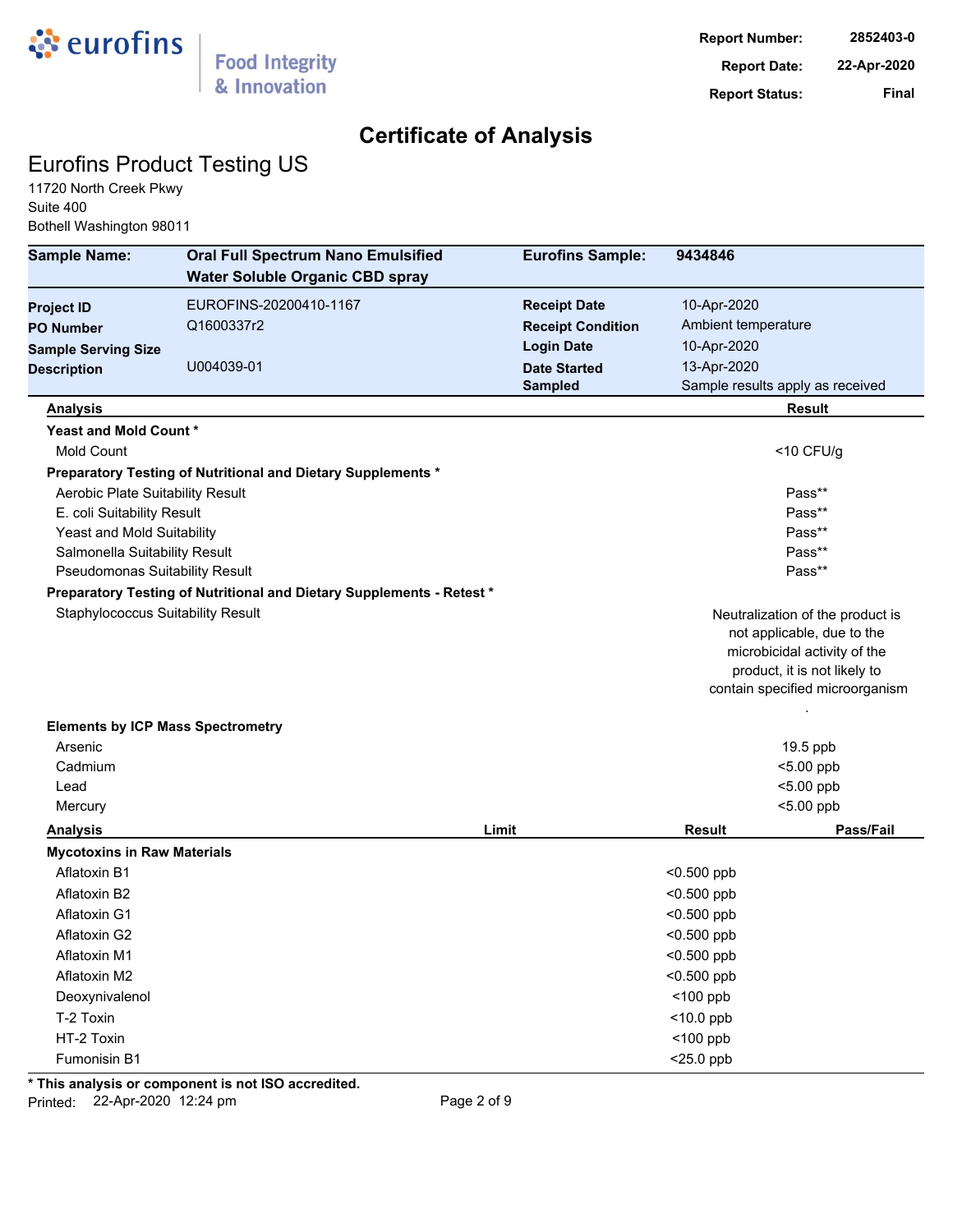

## Eurofins Product Testing US

11720 North Creek Pkwy Suite 400 Bothell Washington 98011

| <b>Sample Name:</b>                | <b>Oral Full Spectrum Nano Emulsified</b><br><b>Water Soluble Organic CBD spray</b> | <b>Eurofins Sample:</b>  | 9434846                          |           |
|------------------------------------|-------------------------------------------------------------------------------------|--------------------------|----------------------------------|-----------|
| <b>Project ID</b>                  | EUROFINS-20200410-1167                                                              | <b>Receipt Date</b>      | 10-Apr-2020                      |           |
| <b>PO Number</b>                   | Q1600337r2                                                                          | <b>Receipt Condition</b> | Ambient temperature              |           |
| <b>Sample Serving Size</b>         |                                                                                     | <b>Login Date</b>        | 10-Apr-2020                      |           |
| <b>Description</b>                 | U004039-01                                                                          | <b>Date Started</b>      | 13-Apr-2020                      |           |
|                                    |                                                                                     | <b>Sampled</b>           | Sample results apply as received |           |
| <b>Analysis</b>                    |                                                                                     | Limit                    | Result                           | Pass/Fail |
| <b>Mycotoxins in Raw Materials</b> |                                                                                     |                          |                                  |           |
| Fumonisin B2                       |                                                                                     |                          | $<$ 25.0 ppb                     |           |
| Ochratoxin A                       |                                                                                     |                          | $<$ 1.00 ppb                     |           |
| Zearalenone                        |                                                                                     |                          | $30.0$ ppb                       |           |
|                                    | Multi-Residue Analysis for hemp products - 60+ compounds                            |                          |                                  |           |
| Abamectin                          |                                                                                     |                          | <0.30 mg/kg                      |           |
| Aldicarb                           |                                                                                     |                          | <0.10 mg/kg                      |           |
| Aldicarb sulfone (Aldoxycarb)      |                                                                                     |                          | <0.10 mg/kg                      |           |
| Aldicarb sulfoxide                 |                                                                                     |                          | <0.10 mg/kg                      |           |
| Azoxystrobin                       |                                                                                     |                          | <0.10 mg/kg                      |           |
| <b>Bifenazate</b>                  |                                                                                     |                          | <0.10 mg/kg                      |           |
| <b>Bifenthrin</b>                  |                                                                                     |                          | <0.10 mg/kg                      |           |
| Carbaryl                           |                                                                                     |                          | <0.10 mg/kg                      |           |
| Carbofuran                         |                                                                                     |                          | <0.10 mg/kg                      |           |
| Carbofuran-3-hydroxy-              |                                                                                     |                          | <0.10 mg/kg                      |           |
| Chlorantraniliprole                |                                                                                     |                          | <0.10 mg/kg                      |           |
| Chlordane, cis-                    |                                                                                     |                          | <0.10 mg/kg                      |           |
| Chlordane, trans-                  |                                                                                     |                          | <0.10 mg/kg                      |           |
| Chlorfenapyr                       |                                                                                     |                          | <0.10 mg/kg                      |           |
| Chlorpyrifos                       |                                                                                     |                          | <0.10 mg/kg                      |           |
| Coumaphos                          |                                                                                     |                          | <0.10 mg/kg                      |           |
| Cyfluthrin                         |                                                                                     |                          | <0.10 mg/kg                      |           |
| Cypermethrin                       |                                                                                     |                          | <0.10 mg/kg                      |           |
| Cyproconazole (2 diastereoisomers) |                                                                                     |                          | <0.10 mg/kg                      |           |
| Cyprodinil                         |                                                                                     |                          | <0.10 mg/kg                      |           |
| Dichlorvos                         |                                                                                     |                          | <0.10 mg/kg                      |           |
| Diclobutrazol                      |                                                                                     |                          | <0.10 mg/kg                      |           |
| Dipropetryn                        |                                                                                     |                          | <0.10 mg/kg                      |           |
| Disulfoton                         |                                                                                     |                          | <0.10 mg/kg                      |           |
| Endosulfan I (alpha-isomer)        |                                                                                     |                          | <0.20 mg/kg                      |           |
| Endosulfan II (beta-isomer)        |                                                                                     |                          | <0.20 mg/kg                      |           |
|                                    |                                                                                     |                          |                                  |           |

**\* This analysis or component is not ISO accredited.**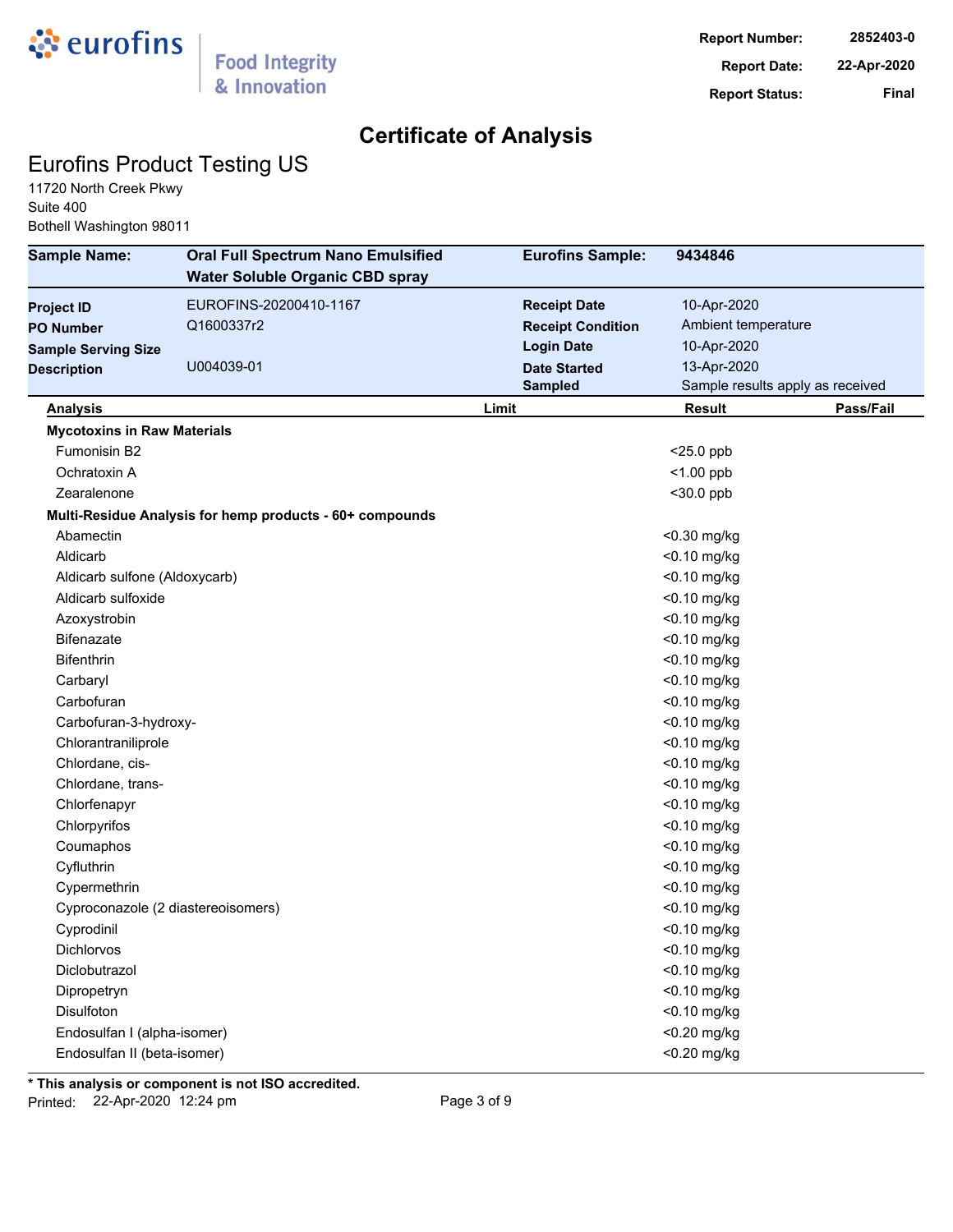

## Eurofins Product Testing US

11720 North Creek Pkwy Suite 400 Bothell Washington 98011

| <b>Sample Name:</b>            | <b>Oral Full Spectrum Nano Emulsified</b><br><b>Water Soluble Organic CBD spray</b> | <b>Eurofins Sample:</b>  | 9434846                          |
|--------------------------------|-------------------------------------------------------------------------------------|--------------------------|----------------------------------|
| <b>Project ID</b>              | EUROFINS-20200410-1167                                                              | <b>Receipt Date</b>      | 10-Apr-2020                      |
| <b>PO Number</b>               | Q1600337r2                                                                          | <b>Receipt Condition</b> | Ambient temperature              |
| <b>Sample Serving Size</b>     |                                                                                     | <b>Login Date</b>        | 10-Apr-2020                      |
| <b>Description</b>             | U004039-01                                                                          | <b>Date Started</b>      | 13-Apr-2020                      |
|                                |                                                                                     | <b>Sampled</b>           | Sample results apply as received |
| <b>Analysis</b>                |                                                                                     | Limit                    | Result<br>Pass/Fail              |
|                                | Multi-Residue Analysis for hemp products - 60+ compounds                            |                          |                                  |
| Endosulfan sulfate             |                                                                                     |                          | <0.20 mg/kg                      |
| Epoxiconazole                  |                                                                                     |                          | <0.10 mg/kg                      |
| Ethiofencarb                   |                                                                                     |                          | <0.10 mg/kg                      |
| Etofenprox                     |                                                                                     |                          | <0.10 mg/kg                      |
| Etoxazole                      |                                                                                     |                          | <0.10 mg/kg                      |
| Fenoxycarb                     |                                                                                     |                          | $<$ 0.10 mg/kg                   |
| Fenpropathrin                  |                                                                                     |                          | <0.10 mg/kg                      |
|                                | Fenvalerate/Esfenvalerate (sum of isomers)                                          |                          | <0.20 mg/kg                      |
| Fipronil                       |                                                                                     |                          | <0.10 mg/kg                      |
| Fipronil desulfinyl            |                                                                                     |                          | <0.10 mg/kg                      |
| Fipronil sulfone               |                                                                                     |                          | $<$ 0.10 mg/kg                   |
| Imazalil                       |                                                                                     |                          | $<$ 0.10 mg/kg                   |
| Imidacloprid                   |                                                                                     |                          | <0.10 mg/kg                      |
| Malathion                      |                                                                                     |                          | <0.10 mg/kg                      |
| Methiocarb                     |                                                                                     |                          | <0.10 mg/kg                      |
| Methiocarb sulfone             |                                                                                     |                          | <0.10 mg/kg                      |
| Methiocarb sulfoxide           |                                                                                     |                          | <0.10 mg/kg                      |
| Methomyl                       |                                                                                     |                          | <0.10 mg/kg                      |
| Metolachlor                    |                                                                                     |                          | <0.10 mg/kg                      |
| Mevinphos (E- and Z-isomers)   |                                                                                     |                          | <0.10 mg/kg                      |
| Myclobutanil                   |                                                                                     |                          | <0.10 mg/kg                      |
| Naled (Dibrom)                 |                                                                                     |                          | <0.10 mg/kg                      |
| Paclobutrazol                  |                                                                                     |                          | $<$ 0.10 mg/kg                   |
| Permethrin (sum of isomers)    |                                                                                     |                          | <0.10 mg/kg                      |
| Propoxur                       |                                                                                     |                          | <0.10 mg/kg                      |
| Pyrethrum (total)              |                                                                                     |                          | $<$ 1.0 mg/kg                    |
| Spinetoram (spinosyns J and L) |                                                                                     |                          | <0.10 mg/kg                      |
| Spinosad (spinosyns A and D)   |                                                                                     |                          | <0.10 mg/kg                      |
| Spirodiclofen                  |                                                                                     |                          | <0.10 mg/kg                      |
| Spiromesifen                   |                                                                                     |                          | <0.10 mg/kg                      |

**\* This analysis or component is not ISO accredited.** Printed: 22-Apr-2020 12:24 pm Page 4 of 9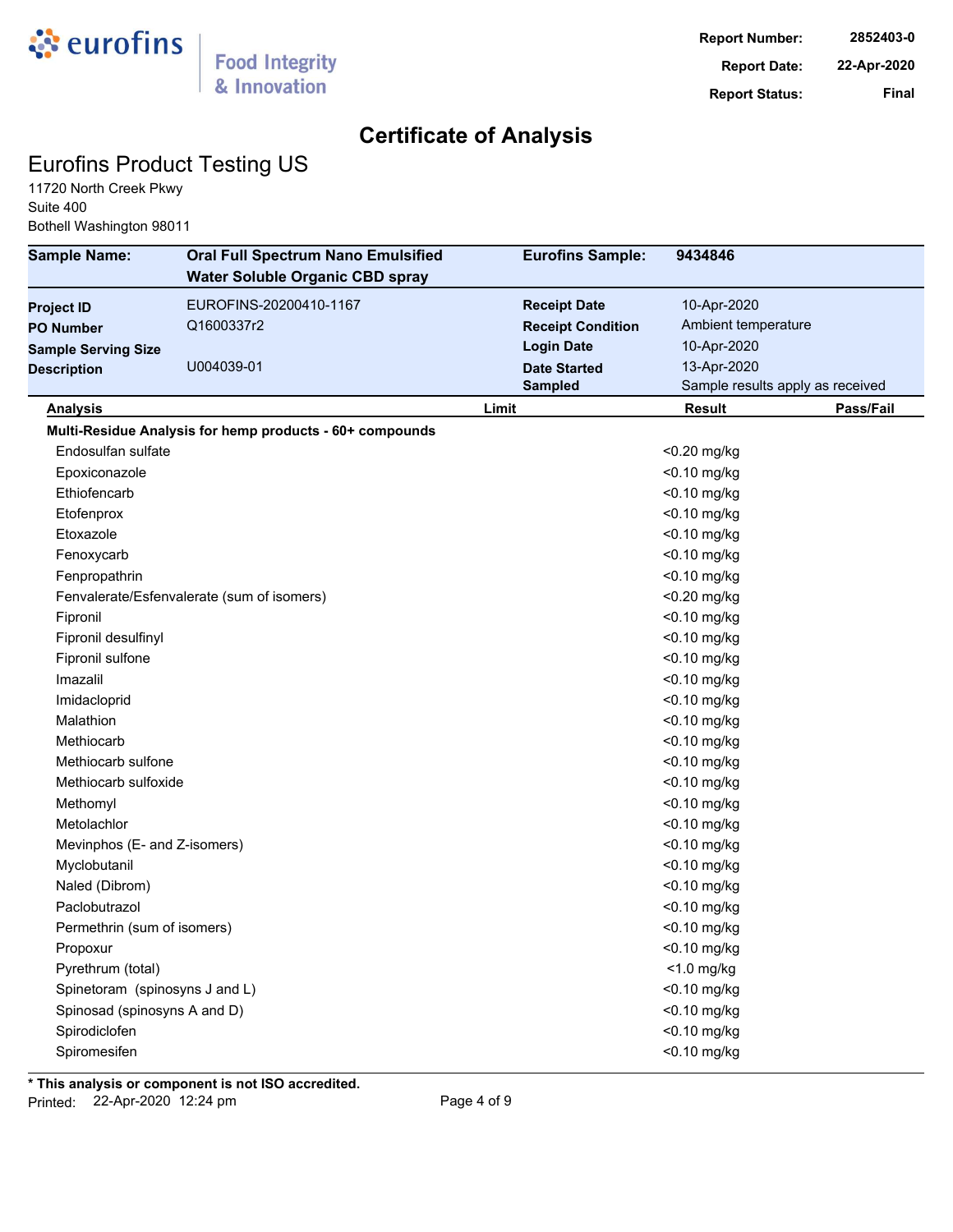

## Eurofins Product Testing US

11720 North Creek Pkwy Suite 400 Bothell Washington 98011

| <b>Sample Name:</b>                | <b>Oral Full Spectrum Nano Emulsified</b><br><b>Water Soluble Organic CBD spray</b> | <b>Eurofins Sample:</b>  | 9434846                          |           |
|------------------------------------|-------------------------------------------------------------------------------------|--------------------------|----------------------------------|-----------|
| <b>Project ID</b>                  | EUROFINS-20200410-1167                                                              | <b>Receipt Date</b>      | 10-Apr-2020                      |           |
| <b>PO Number</b>                   | Q1600337r2                                                                          | <b>Receipt Condition</b> | Ambient temperature              |           |
| <b>Sample Serving Size</b>         |                                                                                     | <b>Login Date</b>        | 10-Apr-2020                      |           |
| <b>Description</b>                 | U004039-01                                                                          | <b>Date Started</b>      | 13-Apr-2020                      |           |
|                                    |                                                                                     | <b>Sampled</b>           | Sample results apply as received |           |
| <b>Analysis</b>                    |                                                                                     | Limit                    | Result                           | Pass/Fail |
|                                    | Multi-Residue Analysis for hemp products - 60+ compounds                            |                          |                                  |           |
| Spirotetramat                      |                                                                                     |                          | <0.10 mg/kg                      |           |
| Spiroxamine (2 diastereoisomers)   |                                                                                     |                          | <0.10 mg/kg                      |           |
| Tebuconazole                       |                                                                                     |                          | <0.10 mg/kg                      |           |
| Thiabendazole                      |                                                                                     |                          | <0.10 mg/kg                      |           |
| Thiabendazole-5-hydroxy-           |                                                                                     |                          | <0.10 mg/kg                      |           |
| Thiacloprid                        |                                                                                     |                          | <0.10 mg/kg                      |           |
| Trifloxystrobin                    |                                                                                     |                          | <0.10 mg/kg                      |           |
| <b>Analysis</b>                    | <b>LOQ</b>                                                                          | Limit                    | <b>Result</b>                    | Pass/Fail |
| <b>Residual Solvents - Class 3</b> |                                                                                     |                          |                                  |           |
| 1-Butanol                          | 200 ppm                                                                             | 5000 ppm                 | $<$ 200 ppm                      | Pass      |
| 1-Pentanol                         | 200 ppm                                                                             | 5000 ppm                 | $<$ 200 ppm                      | Pass      |
| 1-Propanol                         | 200 ppm                                                                             | 5000 ppm                 | $<$ 200 ppm                      | Pass      |
| 2-Butanol                          | 200 ppm                                                                             | 5000 ppm                 | <200 ppm                         | Pass      |
| Methylethylketone                  | 200 ppm                                                                             | 5000 ppm                 | $<$ 200 ppm                      | Pass      |
| 3-Methyl-1-butanol                 | 200 ppm                                                                             | 5000 ppm                 | <200 ppm                         | Pass      |
| Acetic Acid Butyl Ester            | 200 ppm                                                                             | 5000 ppm                 | <200 ppm                         | Pass      |
| Acetone                            | 200 ppm                                                                             | 5000 ppm                 | $<$ 200 ppm                      | Pass      |
| Anisole                            | 200 ppm                                                                             | 5000 ppm                 | $<$ 200 ppm                      | Pass      |
| Diethyl Ether                      | 200 ppm                                                                             | 5000 ppm                 | $<$ 200 ppm                      | Pass      |
| Ethanol                            | 200 ppm                                                                             | 5000 ppm                 | $<$ 200 ppm                      | Pass      |
| <b>Ethyl Acetate</b>               | 200 ppm                                                                             | 5000 ppm                 | $<$ 200 ppm                      | Pass      |
| <b>Ethyl Formate</b>               | 500 ppm                                                                             | 5000 ppm                 | <500 ppm                         | Pass      |
| 2-Methyl-1-propanol                | 200 ppm                                                                             | 5000 ppm                 | $<$ 200 ppm                      | Pass      |
| <b>Isobutyl Acetate</b>            | 200 ppm                                                                             | 5000 ppm                 | <200 ppm                         | Pass      |
| 2-Propanol                         | 200 ppm                                                                             | 5000 ppm                 | <200 ppm                         | Pass      |
| Isopropyl Acetate                  | 200 ppm                                                                             | 5000 ppm                 | $<$ 200 ppm                      | Pass      |
| Methyl Acetate                     | 200 ppm                                                                             | 5000 ppm                 | $<$ 200 ppm                      | Pass      |
| Methylisobutylketone               | 200 ppm                                                                             | 5000 ppm                 | $<$ 200 ppm                      | Pass      |
| tert-Butylmethyl Ether             | 200 ppm                                                                             | 5000 ppm                 | $<$ 200 ppm                      | Pass      |
|                                    |                                                                                     |                          |                                  |           |

**\* This analysis or component is not ISO accredited.**

Printed: 22-Apr-2020 12:24 pm Page 5 of 9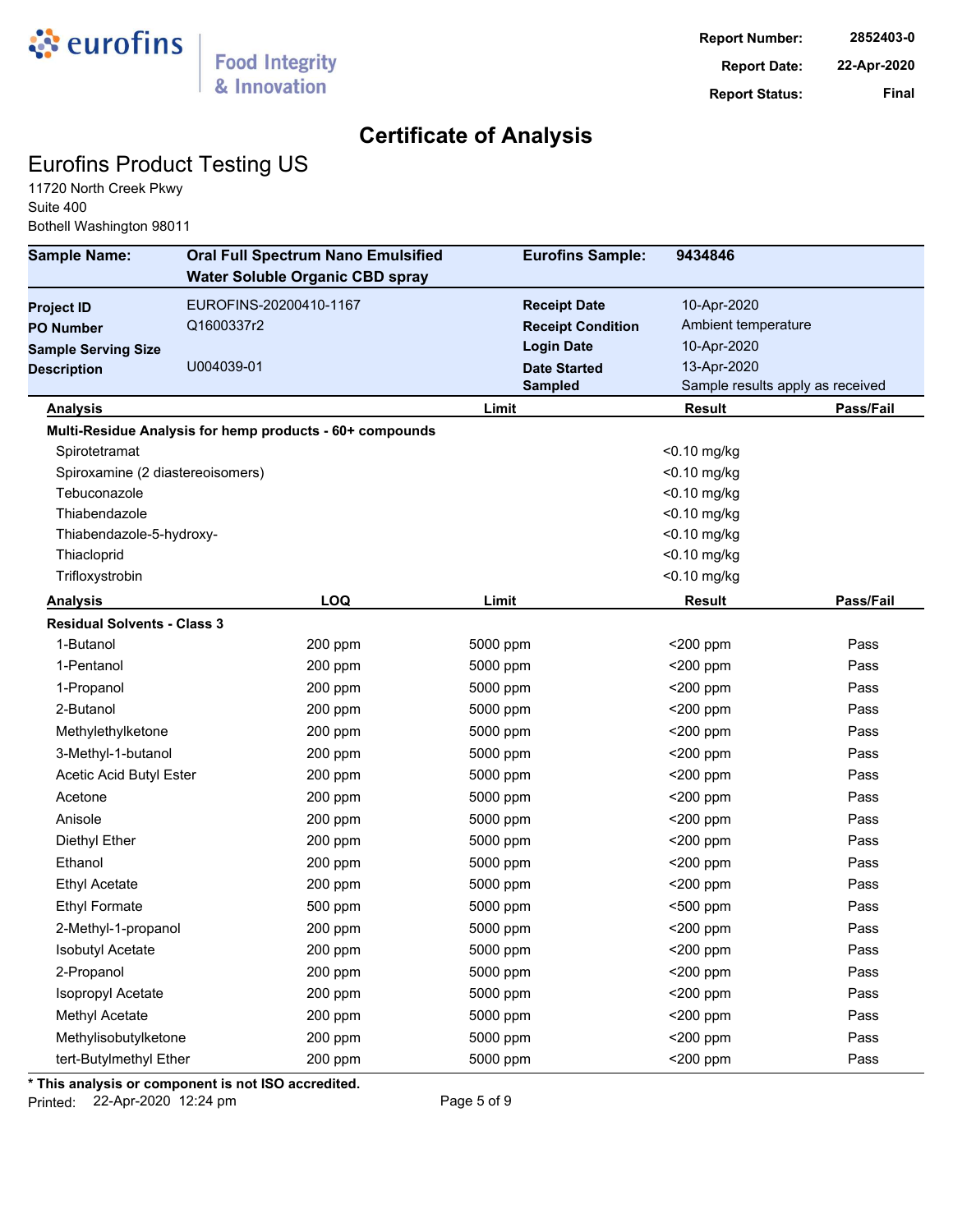

# Eurofins Product Testing US

11720 North Creek Pkwy Suite 400 Bothell Washington 98011

| <b>Sample Name:</b>                | <b>Oral Full Spectrum Nano Emulsified</b><br><b>Water Soluble Organic CBD spray</b> | <b>Eurofins Sample:</b>  | 9434846                          |           |
|------------------------------------|-------------------------------------------------------------------------------------|--------------------------|----------------------------------|-----------|
| <b>Project ID</b>                  | EUROFINS-20200410-1167                                                              | <b>Receipt Date</b>      | 10-Apr-2020                      |           |
| <b>PO Number</b>                   | Q1600337r2                                                                          | <b>Receipt Condition</b> | Ambient temperature              |           |
| <b>Sample Serving Size</b>         |                                                                                     | <b>Login Date</b>        | 10-Apr-2020                      |           |
| <b>Description</b>                 | U004039-01                                                                          | <b>Date Started</b>      | 13-Apr-2020                      |           |
|                                    |                                                                                     | <b>Sampled</b>           | Sample results apply as received |           |
| <b>Analysis</b>                    | <b>LOQ</b>                                                                          | Limit                    | <b>Result</b>                    | Pass/Fail |
| <b>Residual Solvents - Class 3</b> |                                                                                     |                          |                                  |           |
| n-Heptane                          | 200 ppm                                                                             | 5000 ppm                 | $<$ 200 ppm                      | Pass      |
| n-Pentane                          | 200 ppm                                                                             | 5000 ppm                 | $<$ 200 ppm                      | Pass      |
| Propyl Acetate                     | 200 ppm                                                                             | 5000 ppm                 | $<$ 200 ppm                      | Pass      |
| Total Class 3 Residual Solvents    | 5000 ppm                                                                            | 5000 ppm                 | $5000$ ppm                       | Pass      |

### **Method References Testing Location**

### **Aerobic Plate Count (USPC2021) Food Integ. Innovation-Madison NE**

2102 Wright Street Madison, WI 53704 USA

USP Current revision, Chapter 2021.

To satisfy the requirements of the USP, the Preparatory Test must be completed on each matrix.

\*\*Based on the results of the preparatory test, the detection limit stipulated is adequate for the enumeration of the specified microorganisms.

### **E. coli (USPE2022) Food Integ. Innovation-Madison NE**

2102 Wright Street Madison, WI 53704 USA

USP Current revision, Chapter 2022.

To satisfy the requirements of the USP, the Preparatory Test must be completed on each matrix.

\*\*Based on the results of the preparatory test, conditions stipulated are adequate for detecting the presence of the specified microorganism.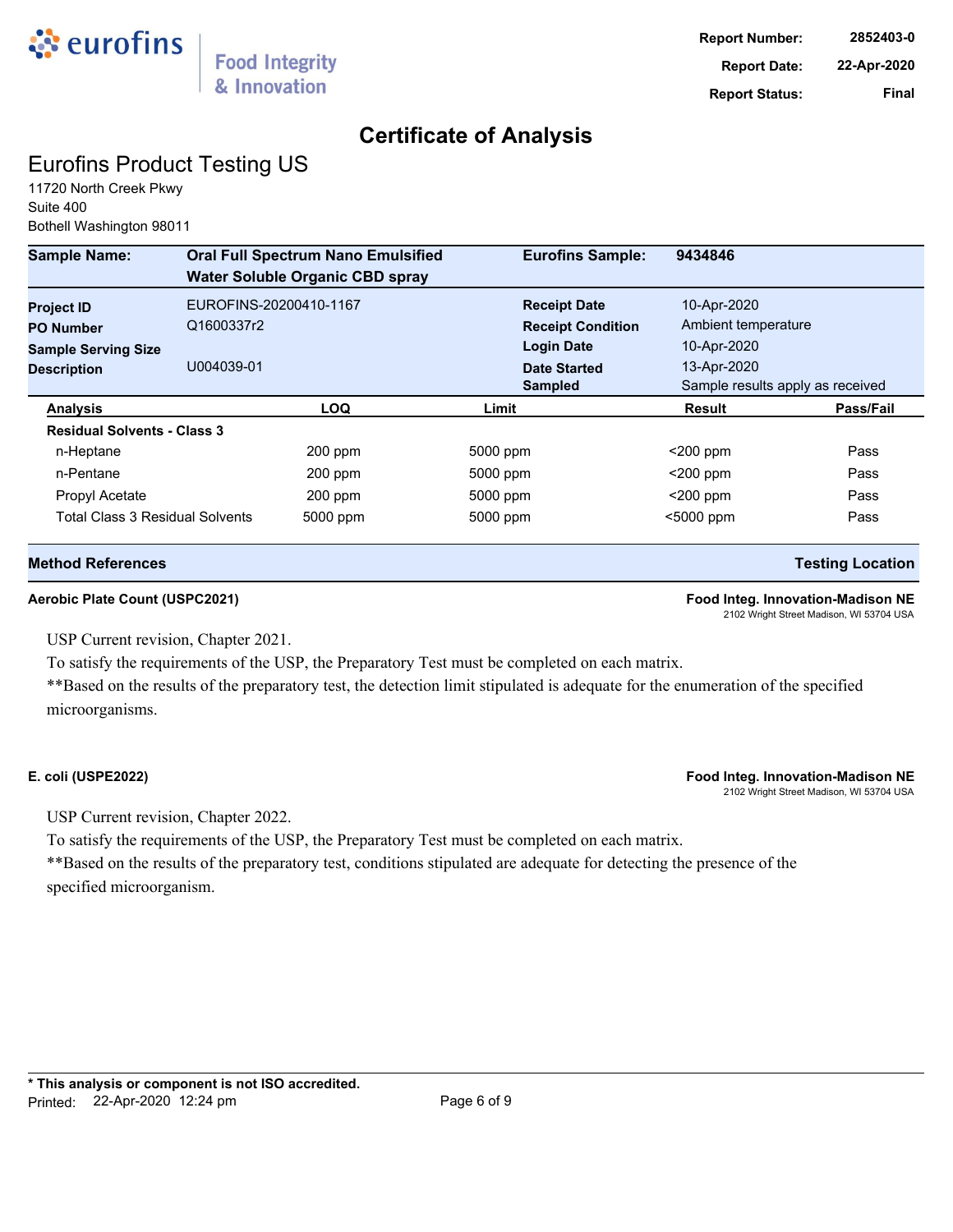# Eurofins Product Testing US

11720 North Creek Pkwy Suite 400 Bothell Washington 98011

### **Method References Testing Location**

### **Elements by ICP Mass Spectrometry (ICP\_MS\_S) Food Integrity Innovation-Madison**

Official Methods of Analysis, Method 2011.19 and 993.14, AOAC INTERNATIONAL, (Modified). Paquette, L.H., Szabo, A., Thompson, J.J., "Simultaneous Determination of Chromium, Selenium, and Molybdenum in Nutritional Products by Inductively Coupled Plasma/Mass Spectrometry: Single-Laboratory Validation," Journal of AOAC International, 94(4): 1240 - 1252 (2011).

### **Industrial Hemp Cannabinoid Profile (IHCBD\_S) Food Integrity Innovation-Madison**

Official Methods of Analysis, Method 2018.11, AOAC INTERNATIONAL, (Modified). Lukas Vaclavik, Frantisek Benes, Alex Krmela, Veronika Svobodova, Jana Hajsolva and Katerina Mastovska, "Quantification of Cannabinoids in Cannabis Dried Plant Materials, Concentrates, and Oils Liquid Chromatography-Diode Array Detection Technique with Optional Mass Spectrometric Detection, " First Action Method, Journal of AOAC International, Future Issue

#### **Multi-Residue Analysis for hemp products - 60+ compounds (PEST\_HEMP) Food Integrity Innovation-Madison**

& Innovation

*Official Methods of Analysis*, *AOAC Official Method 2007.01*, Pesticide Residues in Foods by Acetonitrile Extraction and Partitioning with Magnesium Sulfate, AOAC INTERNATIONAL (modified).

*CEN Standard Method EN 15662*: Food of plant origin - Determination of pesticide residues using GC-MS and/or LC-MS/ MS following acetonitrile extraction/partitioning and clean-up by dispersive SPE - QuEChERS method.

List of the tested pesticides and their limits of quantification (LOQs) are available upon request.

#### Mycotoxins in Raw Materials (MYCO\_REG\_S) *Mycotoxins* **Food Integrity Innovation-Madison**

Varga, E., Glauner, T., Koppen, R., Mayer, K., Sulyok, M., Schumacher, R., Krska, R. and Berthiller, F., "Stable isotope dilution assay for the accurate determination of mycotoxins in maize by UHPLC-MS/MS," Analytical and BioAnalytical Chemistry, 402:2675-2686 (2012).

| Preparatory Testing of Nutritional and Dietary Supplements - Retest (<br>USPA PT) | Food Integ. Innovation-Madison NE<br>2102 Wright Street Madison, WI 53704 USA |
|-----------------------------------------------------------------------------------|-------------------------------------------------------------------------------|
| Preparatory Testing of Nutritional and Dietary Supplements (USPC PT)              | Food Integ. Innovation-Madison NE<br>2102 Wright Street Madison, WI 53704 USA |
| Preparatory Testing of Nutritional and Dietary Supplements (USPE PT)              | Food Integ. Innovation-Madison NE<br>2102 Wright Street Madison, WI 53704 USA |
| Preparatory Testing of Nutritional and Dietary Supplements (USPM PT)              | Food Integ. Innovation-Madison NE<br>2102 Wright Street Madison, WI 53704 USA |

3301 Kinsman Blvd Madison, WI 53704 USA

3301 Kinsman Blvd Madison, WI 53704 USA

3301 Kinsman Blvd Madison, WI 53704 USA

3301 Kinsman Blvd Madison, WI 53704 USA

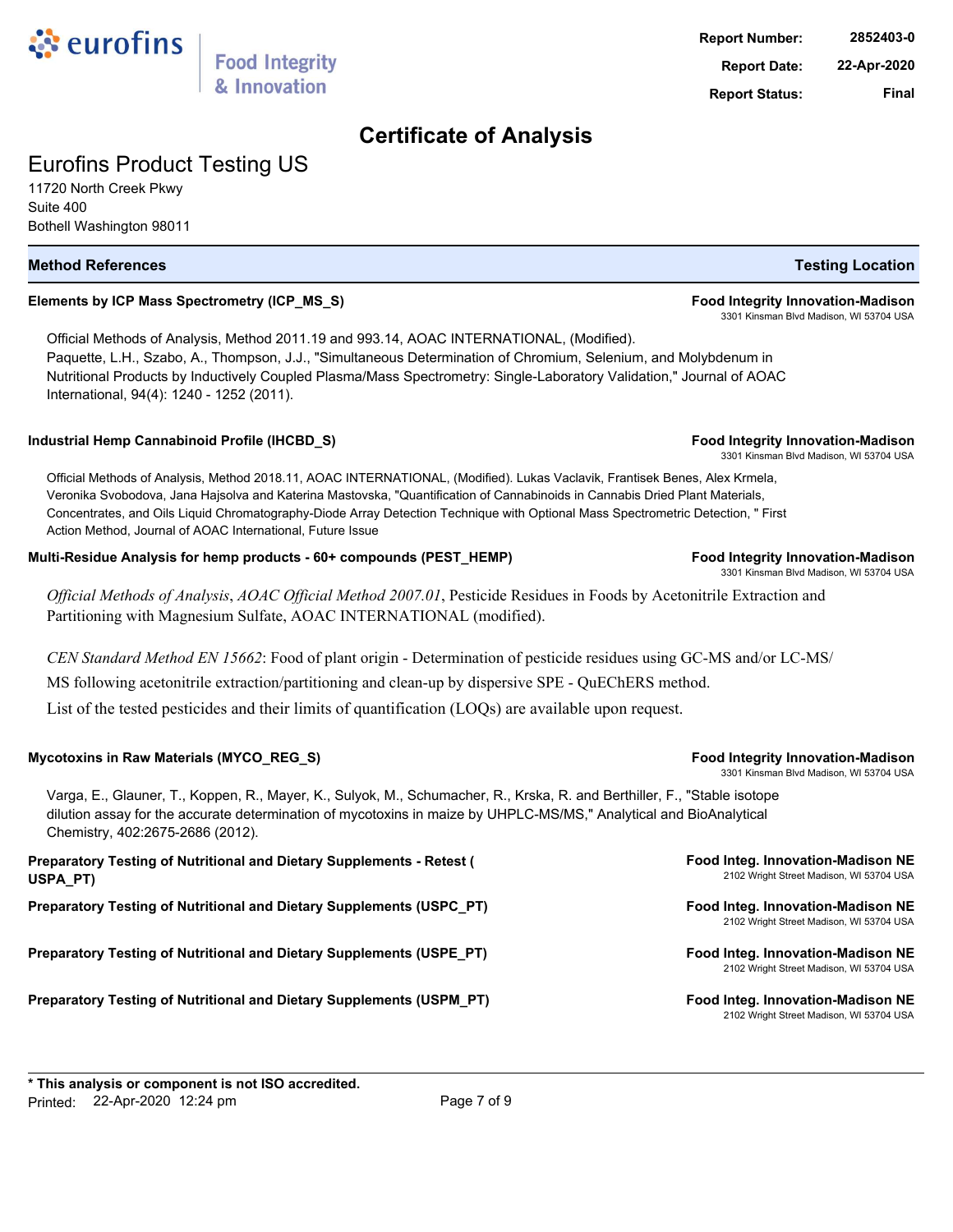

## Eurofins Product Testing US

11720 North Creek Pkwy Suite 400 Bothell Washington 98011

| <b>Method References</b>                                                                                                                                                                                                                                                                | <b>Testing Location</b>                                                             |
|-----------------------------------------------------------------------------------------------------------------------------------------------------------------------------------------------------------------------------------------------------------------------------------------|-------------------------------------------------------------------------------------|
| Preparatory Testing of Nutritional and Dietary Supplements (USPS_PT)                                                                                                                                                                                                                    | Food Integ. Innovation-Madison NE<br>2102 Wright Street Madison, WI 53704 USA       |
| Preparatory Testing of Nutritional and Dietary Supplements (USPU_PT)                                                                                                                                                                                                                    | Food Integ. Innovation-Madison NE<br>2102 Wright Street Madison, WI 53704 USA       |
| Pseudomonas aeruginosa USP (USPU2022)                                                                                                                                                                                                                                                   | Food Integ. Innovation-Madison NE<br>2102 Wright Street Madison, WI 53704 USA       |
| USP27-NF22 General Chapter 2022.<br>To satisfy the requirements of the USP, the Preparatory Test must be completed on each matrix.<br>** Based on the results of the preparatory test, conditions stipulated are adequate for detecting the presence of the<br>specified microorganism. |                                                                                     |
| Residual Solvents - Class 3 (USPR_S)                                                                                                                                                                                                                                                    | <b>Food Integrity Innovation-Madison</b><br>3301 Kinsman Blvd Madison, WI 53704 USA |
| United States Pharmacopeia, 38nd Rev. - National Formulary 33th Ed., Method <467>, USP Convention, Inc., Rockville, MD (<br>2015). (Modified).                                                                                                                                          |                                                                                     |
| Salmonella USP (USPS2022)                                                                                                                                                                                                                                                               | Food Integ. Innovation-Madison NE<br>2102 Wright Street Madison, WI 53704 USA       |
| $TIRD$ $C_{2}$ $C_{3}$ $C_{4}$ $C_{5}$ $C_{6}$ $C_{7}$ $C_{8}$ $C_{9}$ $C_{1}$ $C_{1}$ $C_{1}$ $C_{2}$ $C_{3}$ $C_{1}$                                                                                                                                                                  |                                                                                     |

USP Current revision, Chapter 2022.

To satisfy the requirements of the USP, the Preparatory Test must be completed on each matrix. \*\*Based on the results of the preparatory test, conditions stipulated are adequate for detecting the presence of the specified microorganism.

**Staphylococcus (USPA2022) Food Integ. Innovation-Madison NE** 2102 Wright Street Madison, WI 53704 USA

USP Current revision, Chapter 2022.

To satisfy the requirements of the USP, the Preparatory Test must be completed on each matrix. \*\*Based on the results of the preparatory test, conditions stipulated are adequate for detecting the presence of the specified microorganism.